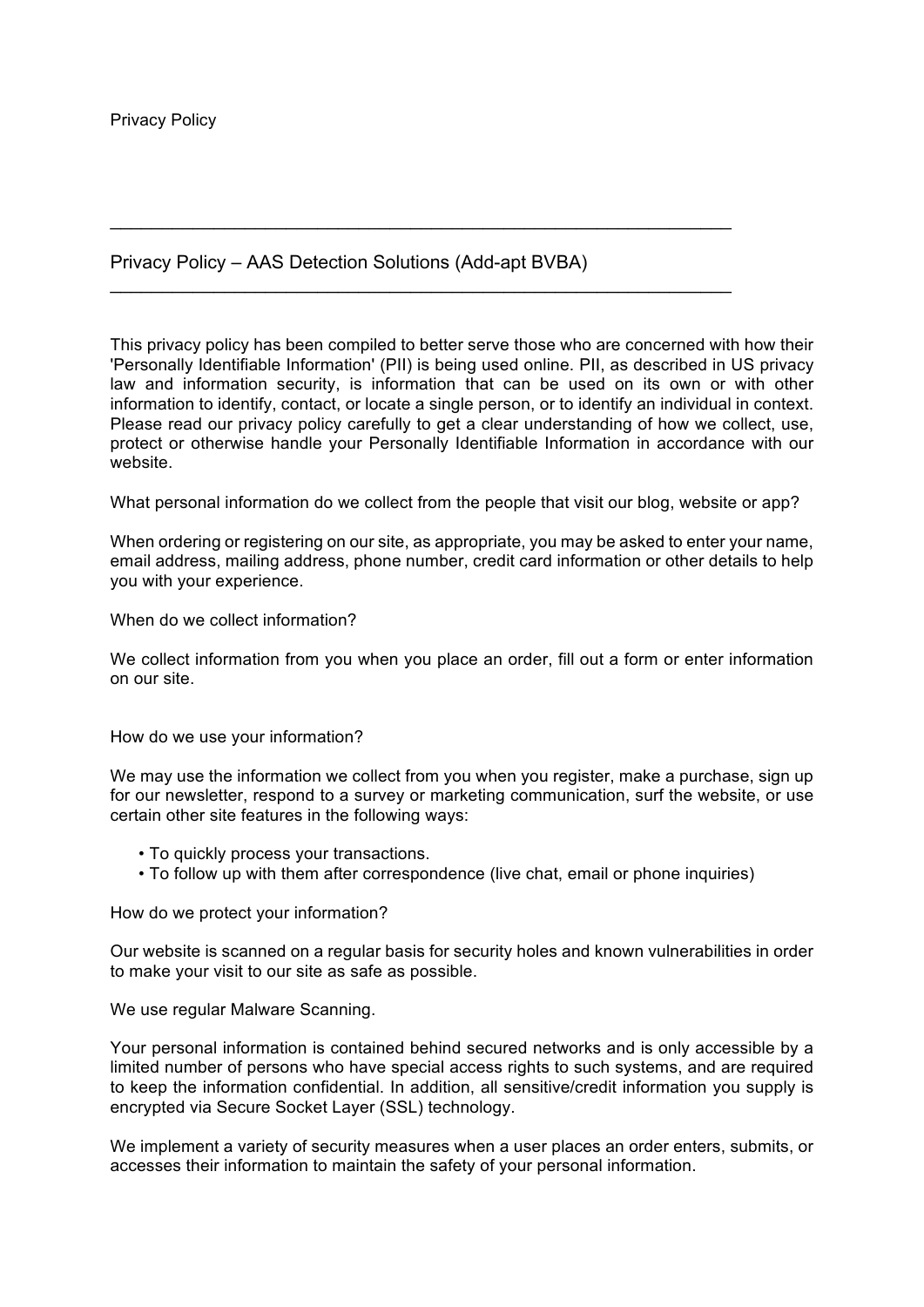All transactions are processed through a gateway provider and are not stored or processed on our servers.

Do we use 'cookies'?

We do not use cookies for tracking purposes

You can choose to have your computer warn you each time a cookie is being sent, or you can choose to turn off all cookies. You do this through your browser settings. Since browser is a little different, look at your browser's Help Menu to learn the correct way to modify your cookies.

If you turn cookies off, Some of the features that make your site experience more efficient may not function properly.that make your site experience more efficient and may not function properly.

## Third-party disclosure

We do not sell, trade, or otherwise transfer to outside parties your Personally Identifiable Information unless we provide users with advance notice. This does not include website hosting partners and other parties who assist us in operating our website, conducting our business, or serving our users, so long as those parties agree to keep this information confidential. We may also release information when it's release is appropriate to comply with the law, enforce our site policies, or protect ours or others' rights, property or safety.

However, non-personally identifiable visitor information may be provided to other parties for marketing, advertising, or other uses.

## Third-party links

Occasionally, at our discretion, we may include or offer third-party products or services on our website. These third-party sites have separate and independent privacy policies. We therefore have no responsibility or liability for the content and activities of these linked sites. Nonetheless, we seek to protect the integrity of our site and welcome any feedback about these sites.

## Google

Google's advertising requirements can be summed up by Google's Advertising Principles. They are put in place to provide a positive experience for users. https://support.google.com/adwordspolicy/answer/1316548?hl=en

We use Google AdSense Advertising on our website.

Google, as a third-party vendor, uses cookies to serve ads on our site. Google's use of the DART cookie enables it to serve ads to our users based on previous visits to our site and other sites on the Internet. Users may opt-out of the use of the DART cookie by visiting the Google Ad and Content Network privacy policy.

We have implemented the following:

• Demographics and Interests Reporting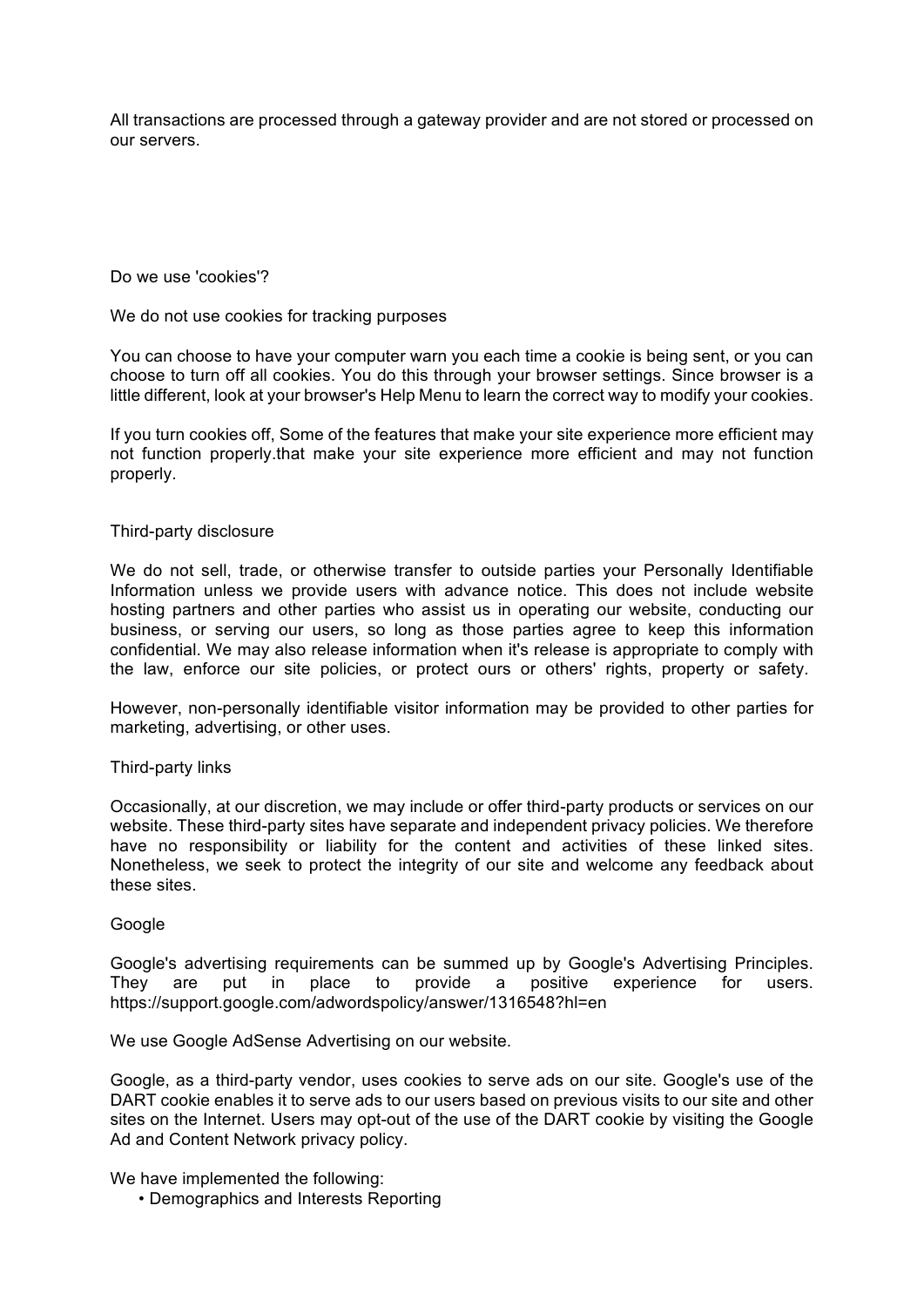We, along with third-party vendors such as Google use first-party cookies (such as the Google Analytics cookies) and third-party cookies (such as the DoubleClick cookie) or other third-party identifiers together to compile data regarding user interactions with ad impressions and other ad service functions as they relate to our website.

Opting out: the contract of the contract of the contract of the contract of the contract of the contract of the Users can set preferences for how Google advertises to you using the Google Ad Settings page. Alternatively, you can opt out by visiting the Network Advertising Initiative Opt Out page or by using the Google Analytics Opt Out Browser add on.

How does our site handle Do Not Track signals? We honor Do Not Track signals and Do Not Track, plant cookies, or use advertising when a Do Not Track (DNT) browser mechanism is in place.

Does our site allow third-party behavioral tracking? It's also important to note that we do not allow third-party behavioral tracking

Fair Information Practices

The Fair Information Practices Principles form the backbone of privacy law in the United States and the concepts they include have played a significant role in the development of data protection laws around the globe. Understanding the Fair Information Practice Principles and how they should be implemented is critical to comply with the various privacy laws that protect personal information.

In order to be in line with Fair Information Practices we will take the following responsive action, should a data breach occur:

We will notify you via email

• Within 7 business days

We also agree to the Individual Redress Principle which requires that individuals have the right to legally pursue enforceable rights against data collectors and processors who fail to adhere to the law. This principle requires not only that individuals have enforceable rights against data users, but also that individuals have recourse to courts or government agencies to investigate and/or prosecute non-compliance by data processors.

We collect your email address in order to:

To be in accordance with CANSPAM, we agree to the following:

- Not use false or misleading subjects or email addresses.
- Identify the message as an advertisement in some reasonable way.
- Include the physical address of our business or site headquarters.
- Monitor third-party email marketing services for compliance, if one is used.
- Honor opt-out/unsubscribe requests quickly.
- Allow users to unsubscribe by using the link at the bottom of each email.

If at any time you would like to unsubscribe from receiving future emails, you can email us at • Follow the instructions at the bottom of each email.

and we will promptly remove you from ALL correspondence.